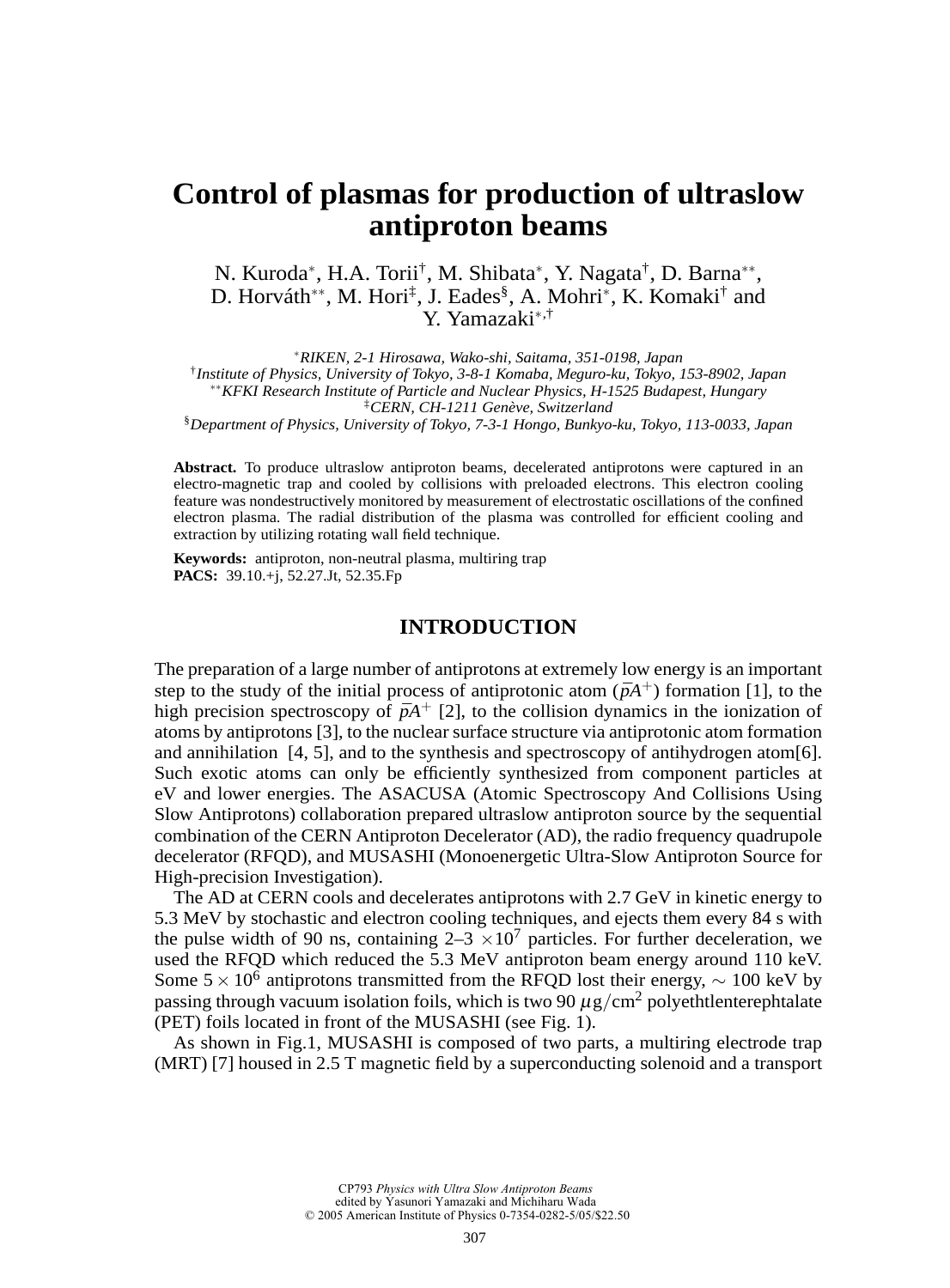

**FIGURE 1.** A drawing of MUSASHI.

beam line for ultraslow antiproton beams [8]. Antiprotons were captured in the MRT, and then cooled via collisions with preloaded electrons [9]. About  $1.2 \times 10^6$  among the captured antiprotons at the maximum could be stored in the MRT for periods of 10 min or more [10]. After the cooling, antiprotons were extracted to the field free region via the transport beam line.

In this experiment, we developed a nondestructive plasma diagnostic technique for the study of cooling process of energetic antiprotons by an electron plasma, and also developed the control technique of the radial distribution of plasma and/or charged particle cloud in the MRT for the efficient capture and extraction of antiprotons.

#### **EXPERIMENT**

## **Multiring electrode trap**

The MRT consists of 14 ring electrodes as shown in Fig. 2. By applying a proper voltage (like as Fig. 3(a)) on each electrode, F1, FH2, FH1, BH1, S, BH2, and B1 (Fig.2), an electrostatic potential

$$
\phi(\rho, z) = -V_0 \frac{\rho^2 - 2z^2}{2L^2 + R^2} + \delta,
$$
\n(1)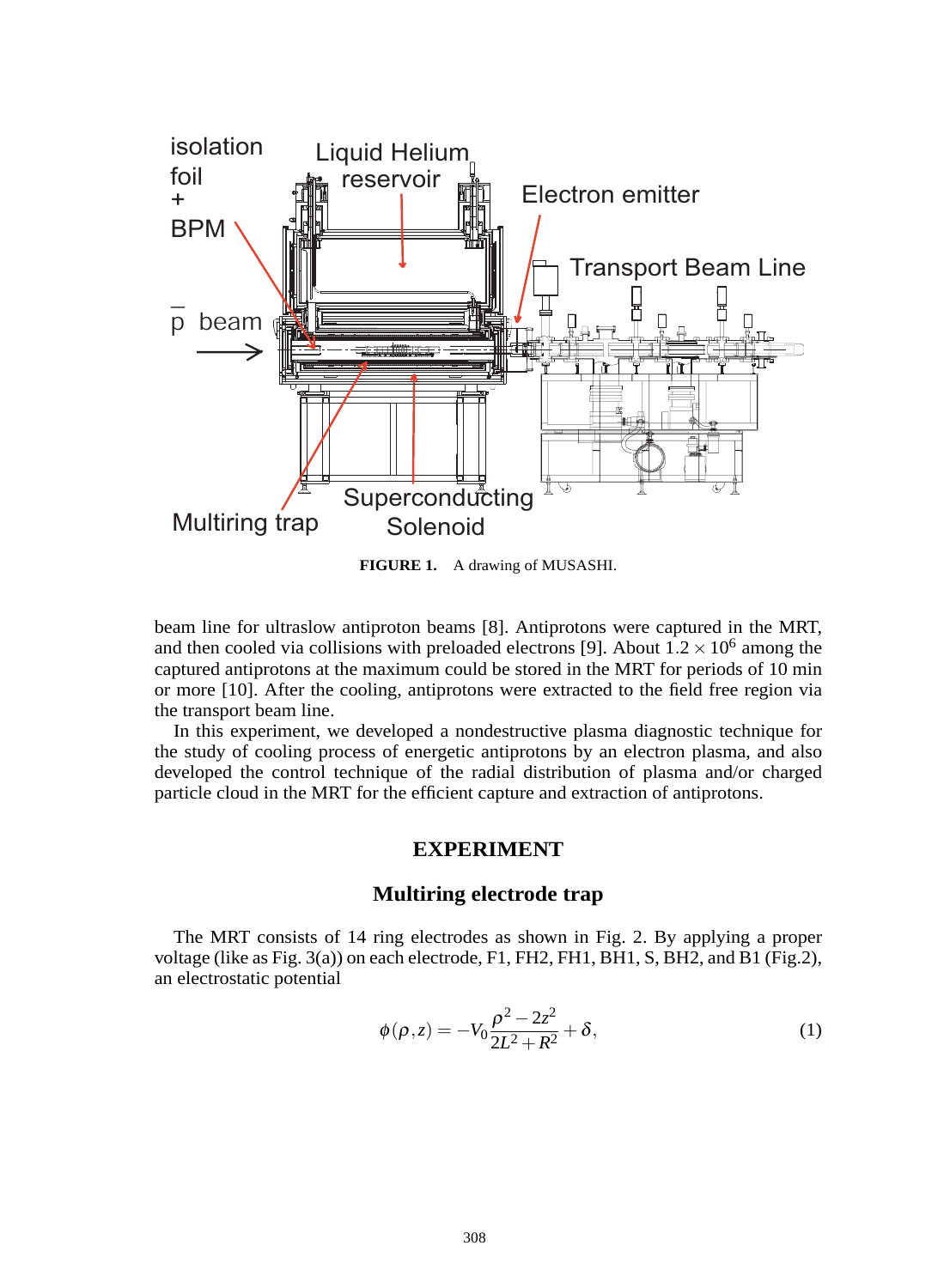

**FIGURE 2.** The schematic view of the MRT. The electrode "S" is segmented azimuthally.



**FIGURE 3.** (a) Applied voltages on each ring electrode. (b) The produced potential at  $\rho = 0$  mm. Fitted quadratic function is also shown. (c) Difference between the produced potential and the quadratic function in the case of (b). (d)  $\rho = 5$  mm, (e)  $\rho = 10$  mm, (f)  $\rho = 15$  mm.

is produced, which is described in the cylindrical coordinate, where the radius of the ring electrode is  $R = 20$  mm, the axial length of the trap region is  $2L = 125$  mm, the potential difference is  $V_0 = \phi(0, L) - \phi(0, 0)$  the offset from the surface potential on the center electrode "BH1" is  $\delta$ . Figure 3 (b) shows the resultant potential along the axis for  $V_0 = 10$  V. The quadratic function is superimposed on the produced potential, which is called as harmonic potential. The difference between the produced potential along the axis and the quadratic function is shown in (c). The harmonic potential region is much larger than usual Penning traps. The calculated produced potential at  $\rho = 5$  mm, 10 mm and 15 mm are shown in Fig.3 (d), (e), and (f), respectively. As is expected, the produced potential distorted at the larger  $\rho$ . During the following experiment,  $V_0$  was chosen to 50 V.

One of the ring electrodes ("S" in Fig. 2) was azimuthally segmented into 4 sectors so that an rf field could be applied to compress the charged particle cloud in the MRT [11].

Electrons as a coolant were injected from the downstream side of the MRT. They were emitted from a field emission array cathode on a pneumatic type feedthrough, which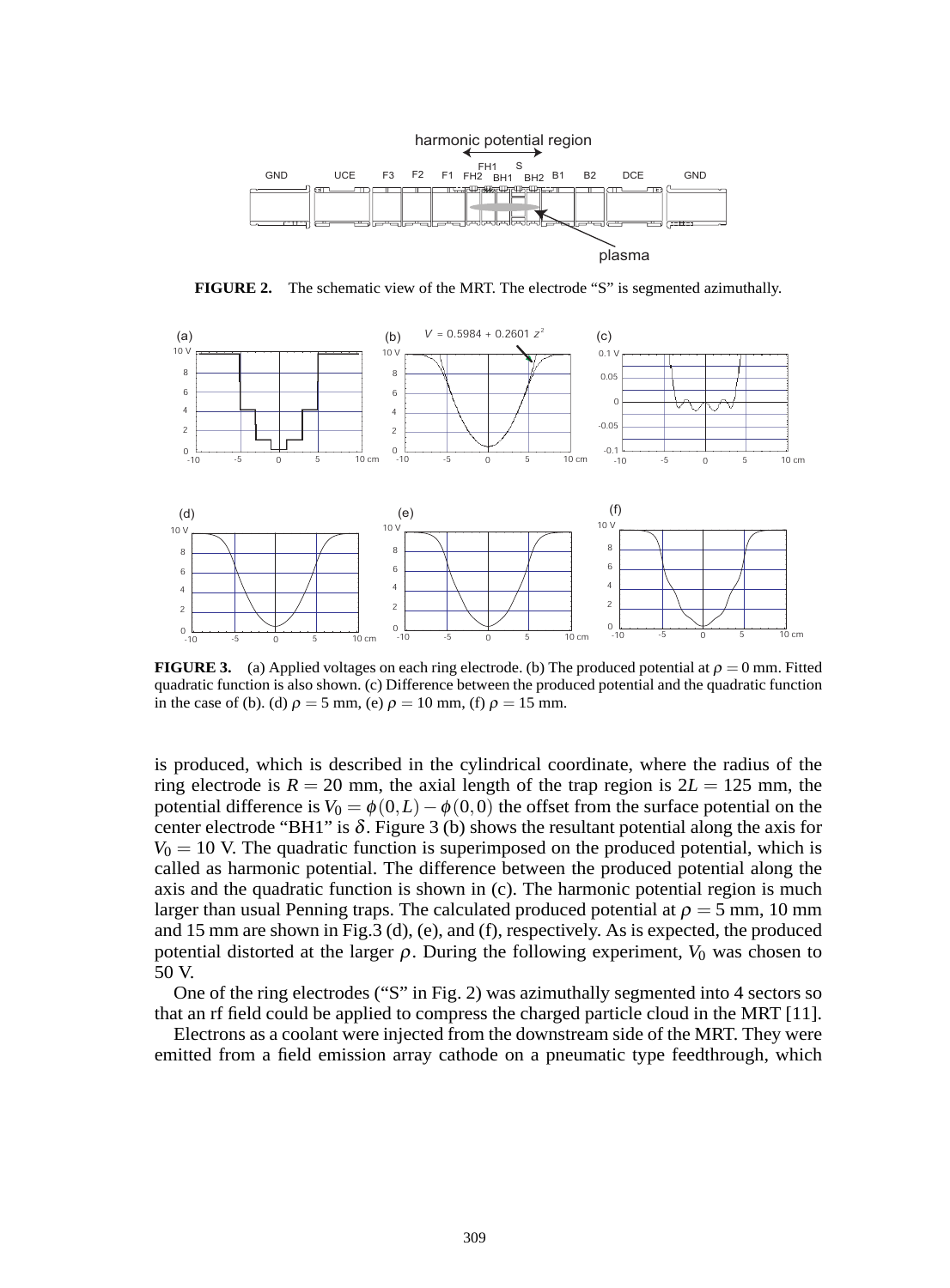was retracted during the extraction procedure of ultraslow beams. The typical number of stored electrons was  $3 \times 10^8$ .

## **Plasma diagnosis**

A well cooled charged particle cloud behaves as a nonneutral plasma in an electromagnetic trap. The shape of a plasma confined in a harmonic potential is spheroid under an equilibrium condition, a rigid rotor equilibrium [12]. For diagnosis of the trapped electron plasma, a white noise was applied to the plasma via one of the electrodes comprising harmonic potential region. The excited axially symmetric electrostatic oscillation,  $(l,0)$  mode, indicating a number *l* which corresponds to  $l-1$  nodes of the charge distribution along the axial direction of the plasma and a number 0 for azimuthal direction can be observed via another ring electrode. The signal of the oscillation was monitored by a real time spectrum analyzer after amplification. These oscillation induced peaks in the power spectrum at the corresponding mode frequencies. The shift of these peaks with time was used to monitor the antiproton cooling process because these modes has temperature dependence as is discussed in following paragraphs.

The dispersion relation of axially symmetric electrostatic oscillation of cold spheroidal plasmas whose angular frequency  $\omega_l$  is given by D.H.E. Dubin [13] as

$$
\frac{\varepsilon_3}{\varepsilon_0} = 1 - \frac{\omega_p^2}{\omega_l^2} = \left(\frac{\alpha - \varepsilon_3/\varepsilon_0}{\alpha^2 - 1}\right)^2 \frac{P_l(\xi_1) Q_l(\xi_2)}{P_l'(\xi_1) Q_l(\xi_2)},\tag{2}
$$

where  $\varepsilon_3$  is the dielectric tensor element along the magnetic field,  $\varepsilon_0$  is the vacuum dielectric constant, *a* is the radius of the spheroid, 2*b* is the length of the plasma,  $\alpha = b/a$  is the aspect ratio, and  $\omega_p = \sqrt{n_e q^2/\epsilon_0 m_e}$  is the angular frequency of the plasma oscillation. Here  $n_e$  is the number density of the electrons,  $q$  is the electron's charge, and  $m_e$  is the mass.  $P_l$  and  $Q_l$  represent Legendre functions of the first and second kinds, while  $P'_l$  and  $Q'_l$  denote their derivatives where  $\xi_1 = \alpha(\alpha^2 - \epsilon_3/\epsilon_0)^{-1/2}$ and  $\xi_2 = \alpha(\alpha^2 - 1)^{-1/2}$ . Even when the temperature of the plasma,  $T_e$ , is finite, but still the boundary of the plasma is regarded as sharp, Eq. 2 is extended to a finite temperature region as [14, 15],

$$
\frac{\varepsilon_3}{\varepsilon_0} = 1 - \frac{\omega_p^2}{\omega_l^2} \left( 1 + \frac{3k_B T_e}{m_e} \frac{k^2}{\omega^2} \right) = \left( \frac{\alpha - \varepsilon_3/\varepsilon_0}{\alpha^2 - 1} \right)^2 \frac{P_l(\xi_1) Q_l'(\xi_2)}{P_l'(\xi_1) Q_l(\xi_2)},
$$
(3)

where  $k = \pi(l-1)/2b$  is the wave number of the electrostatic wave.

The asterisks plotted in Fig. 4 show the observed frequencies of  $(l,0)$  modes  $(l = 1-$ 7). These observed frequencies were fitted by a calculated values (circles in the figure). Under an assumption of thermally stabilized plasma in the 50 V harmonic potential and the length of trapping region  $L = 12.5$  cm for  $3 \times 10^8$  electrons, the mode frequencies of the plasma was calculated as circles shown in Fig.4, which indicated the radius of the plasma was 5.0 mm.

When  $\omega_l$  of the plasma is experimentally determined for more than two different *ls*, Eq. 2 gives the density and the aspect ratio. Table 1 shows the observed mode frequencies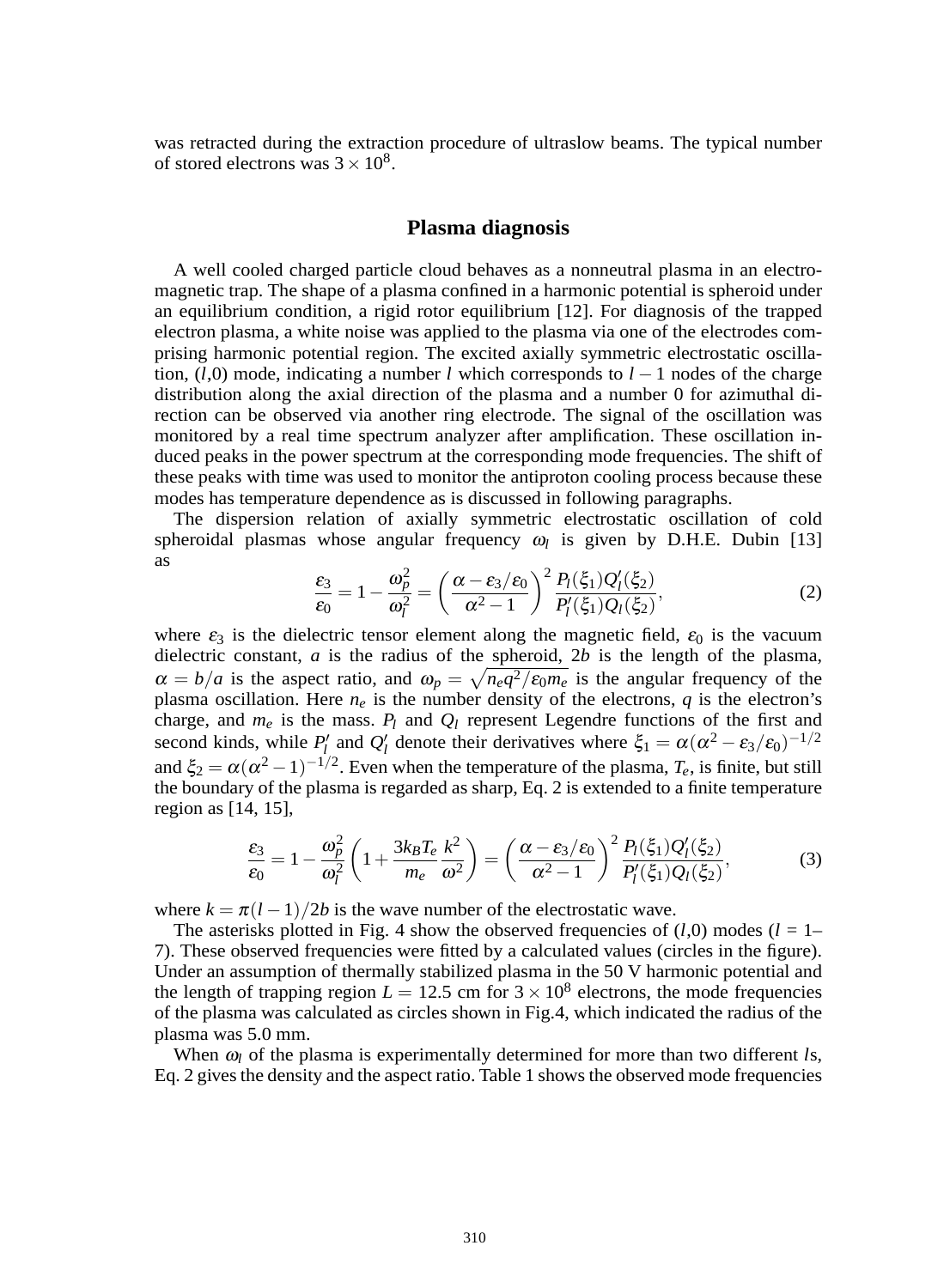

**FIGURE 4.** Observed and calculated axially symmetric frequencies up to 7th eigenmode.

**TABLE 1.** Observed frequencies and estimated aspect ratio and density of the electron plasma from two different frequencies. The size of the plasma, *a* and *b*, is also shown, which is evaluated by using independently measured total number of the electron.

|        |        |        | $f_{(2,0)}$ [MHz] $ f_{(3,0)}$ [MHz] $ f_{(4,0)}$ [MHz] $ $ aspect ratio $ $ density [/cm <sup>3</sup> ] $ $ a [mm] $ $ b [mm] $ $ |     |     |
|--------|--------|--------|------------------------------------------------------------------------------------------------------------------------------------|-----|-----|
| 17.660 | 23.212 |        | $1.2 \times 10^{8}$                                                                                                                |     | 4.6 |
| 17.660 |        | 27.966 | $1.1 \times 10^{8}$                                                                                                                | 3.6 | 4.6 |
|        | 23.212 | 27.966 | $1.0 \times 10^{8}$                                                                                                                |     | 4.5 |

for *l* =2, 3, and 4. From the relation between two different modes, the aspect ratio and the number density of the plasma was estimated. According to the total number of particles of the plasma which was measured independently, the real size of the plasma, *a* and *b*, can be determined.

Figure 5 shows an example of the time evolution of the power spectrum by the antiproton beam injection where the resonance corresponding to the  $(1,0)$ ,  $(2,0)$ , and (3,0) modes are clearly observed. The resonance frequency of the (1,0) mode was almost constant for the whole period monitored as is expected from Eq.3. The  $(2,0)$  and  $(3,0)$ modes increased after the antiproton injection, reached a maximum in a few seconds, and then slowly returned to the initial frequencies. It took about 30 s. Such a frequency variation is due to heat-up of the electron plasma by the antiproton injection followed by the cooling with synchrotron radiation.

These frequency shifts and time evolution were understood from a model considering a beam cooling by a plasma described in Ref. [16]; The energy transfer rate from the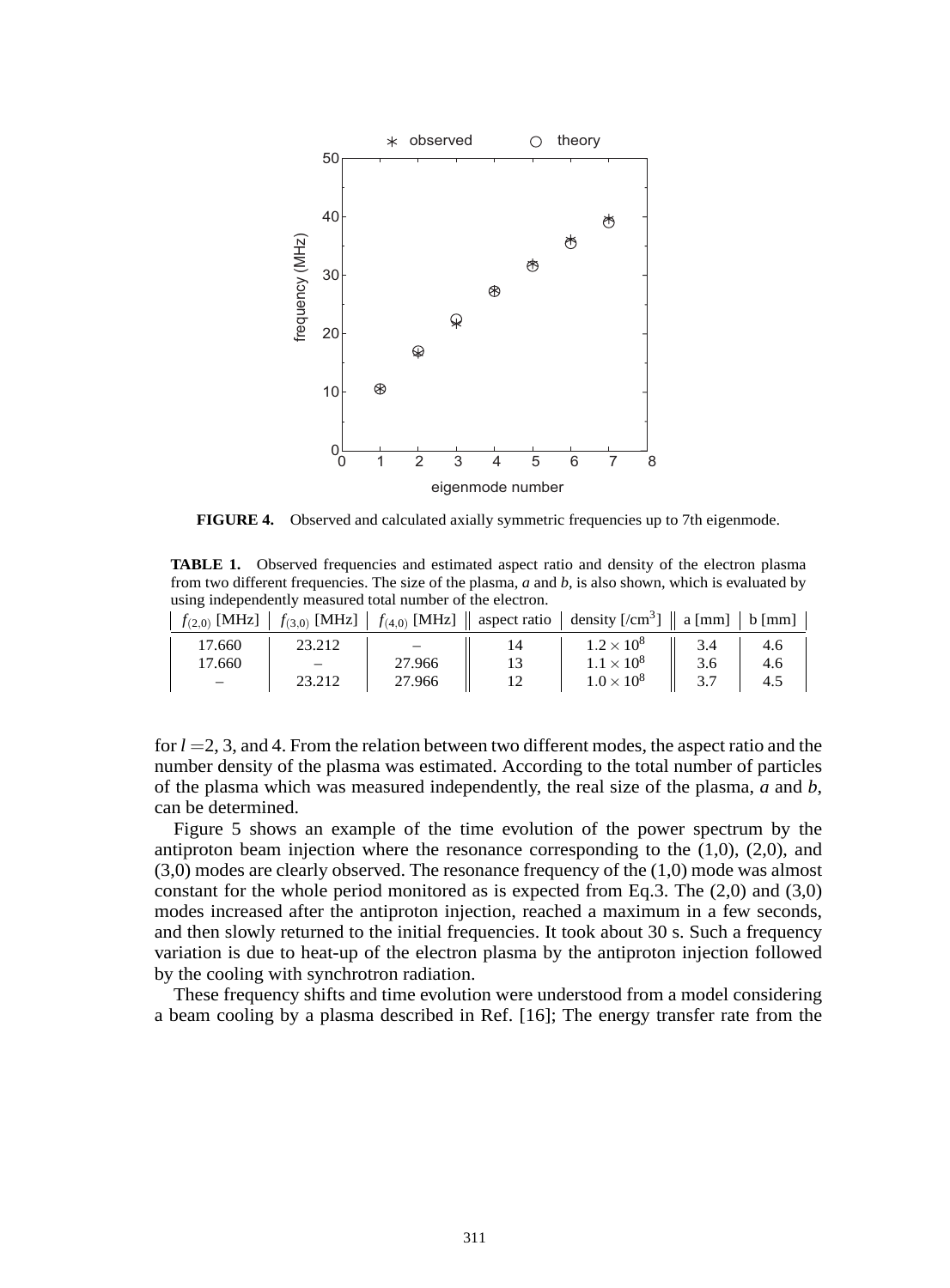

**FIGURE 5.** (a) Time evolution of the power versus frequency spectrum of the electron plasma after antiproton injection at  $t = 0$ . The three arrowed regions correspond to the  $(1,0)$ ,  $(2,0)$ , and  $(3,0)$  modes, respectively; (b) and (c) show the (2,0) and (3,0) modes with expanded vertical scales.

antiproton beam to the electron plasma is given by [16],

$$
\left\langle \frac{d\mathcal{E}}{dt} \right\rangle = A \frac{n_{\rm e} q^4 \log \Lambda(T_{\rm e}, E_{\bar{p}})}{4\pi \varepsilon_0^2 m_{\rm e} v_{\bar{p}}(E_{\bar{p}})} F\left(\frac{v_{\bar{p}}}{v_e}\right),\tag{4}
$$

where the velocities of electron and antiproton are  $v_e$  and  $v_{\bar{p}}$ , respectively. The Coulomb logarithm  $\log \Lambda$  is expressed as

$$
\log \Lambda(T_e, E_{\bar{p}}) = \log \left( \frac{\lambda_D(T_e)}{L(T_e, E_{\bar{p}})} \right), \tag{5}
$$

$$
L(T_e, E_{\bar{p}}) = \frac{q^2}{4\pi\epsilon_0 m_e} \frac{1}{(\nu_e \nu_{\bar{p}})^2},
$$
\n(6)

$$
\lambda_D = \sqrt{\frac{\varepsilon_0 k_B T_e}{n_e q^2}}.
$$
\n(7)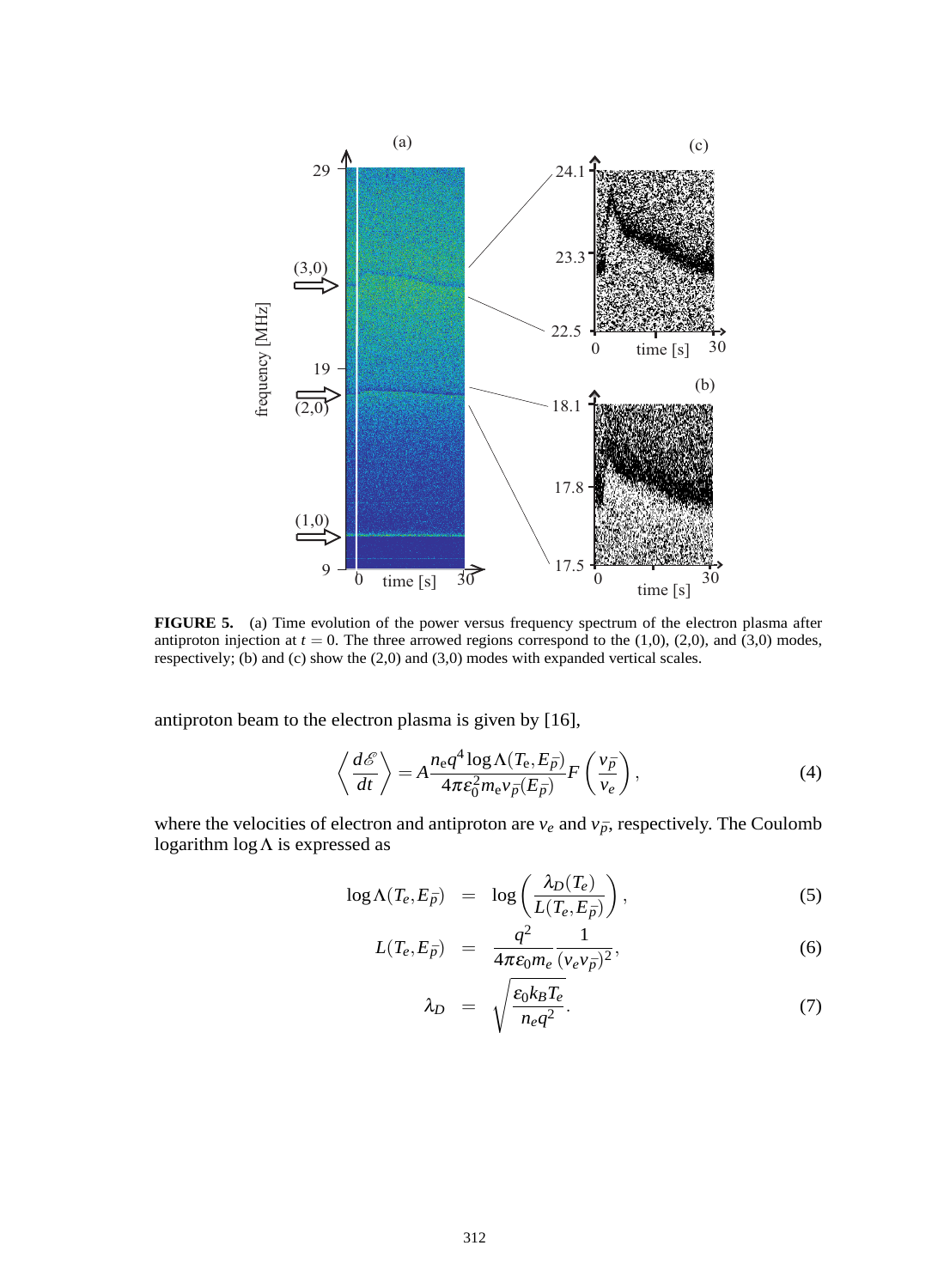

**FIGURE 6.** Calculated time evolution of the electron plasma temperature.

Here we use the following functions defined as,

$$
F(x) = \Phi(x) - \frac{2x}{\sqrt{x}} \left( 1 + \frac{m_e}{m_{\bar{p}}} \right) \exp(-x^2),\tag{8}
$$

where

$$
\Phi(x) = \frac{2}{\sqrt{\pi}} \int_0^x \exp(-t^2) dt,
$$
\n(9)

is the error function.

The antiproton beam emerging from the degrader foils is not a monochromatic beam. In this experimental condition, the diffusing time from the velocity perpendicular to the magnetic field  $v_{\perp}$  to the parallel component  $v_{\parallel}$  is much long compared with the deceleration time along the field. For  $E_{\bar{p}} = 10$  keV, the diffusion time becomes c.a.  $10^4$  s, while the deceleration time is the order of 10 s. Therefore we estimate the energy deposit of the antiproton beam to the electron plasma by considering only the energy distribution along the magnetic field axis which experimentally obtained [17]. For simplicity, interactions among antiprotons are also neglected. Considering the experimentally obtained synchrotron radiation cooling time,  $\tau_c[s] \sim 8.6/B[T]^2$ , the energy transfer between the beam to the plasma is found by solving the following simultaneous equation with respect to time *t*:

$$
\frac{dE_{\bar{p}}(t)}{dt} = -\left\langle \frac{d\mathscr{E}}{dt} \right\rangle, \tag{10}
$$

$$
\frac{dT_e(t)}{dt} = \frac{2}{3k_B} \left(\frac{N_{\bar{p}}}{N_e}\right) \left\langle \frac{d\mathcal{E}}{dt} \right\rangle - \frac{T_e(t)}{\tau_c},\tag{11}
$$

with initial value of  $E_{\bar{p}}(0)$  and  $T_e(0)$ .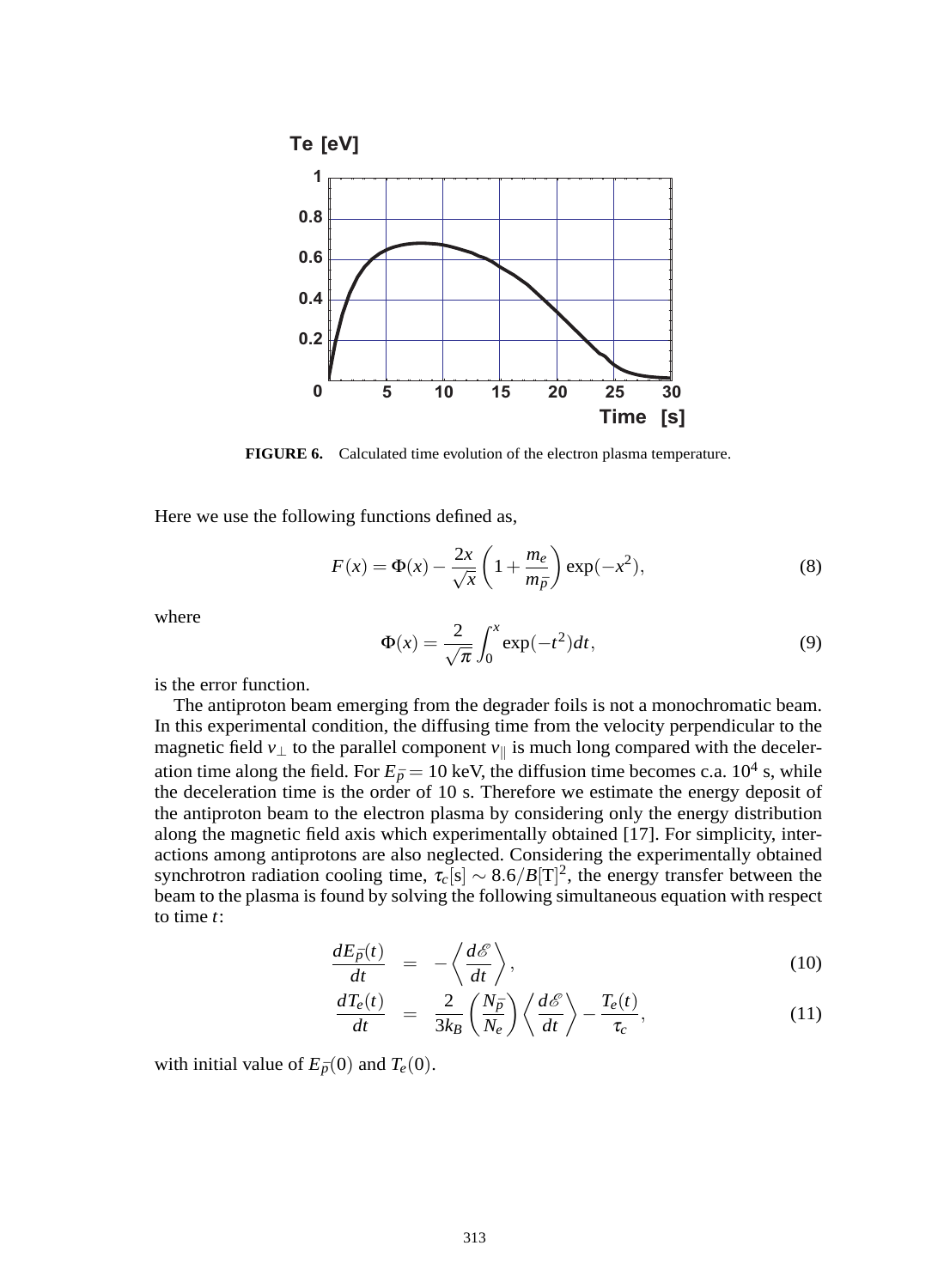The temperature of the electron plasma was evaluated from the frequency shift. The (2,0) and (3,0) mode frequency shift after the antiproton injection were around 0.6 eV and 0.8 eV at the maximum, respectively. Figure 6 shows a calculated time evolution of the electron plasma temperature, which shows the estimated maximum temperature rise was about 0.7 eV. The shift came back to the initial temperature within 30 s. These features by numerically solving the simultaneous Eqs. 10 and 11 agreed with experimental results shown in Fig. 5. Here the coupling constant was chosen to 0.073.

#### **Radial (de)compression**

It is known that a rotating rf field can give a torque for confined plasma which is in a rigid rotor equilibrium, and so the radial distribution of the plasma is controlled [18, 19, 20]. In this experiment, the electron plasma was successfully compressed radially by rotating electric dipole field whose frequency and amplitude were around 1–10 MHz and 0.8 V*pp*. We found that the counter-rotating electric dipole fields rotating inversely against the direction of rigid rotation of the plasma expanded the plasma radially. The parameters of the counter-rotating field were the same as for compression except for the rotation direction. After the expansion, the radius of the plasma was estimated by using Eqs. 2 and 3 with two different electrostatic mode frequencies as described in the above section. By applying the counter-rotating field, the initially formed electron plasma has the radius of 0.7 mm was expanded to 1.7 mm for 15 s counter-rotation, 2.1 mm for 30 s, 3.4 mm for 60 s, and 4.9 mm for 120 s, respectively, as summarized in Tab. 2.

Filled circles in Fig.7 show the number of confined antiprotons as a function of electron plasma radius. This result shows that the injected antiproton beam was broader than the initial electron plasma, that is, without any radial distribution control a considerable amount of injected antiprotons which were not cooled and trapped in the trapping region were lost. The other result by a beam profile monitor located on the entrance of the MRT ("BPM" in Fig. 1) also confirmed that the injected antiproton beams from the RFQD had a larger radius (Fig. 8). From the confined number of antiprotons against radii of plasmas, we roughly estimated the injected antiproton beam profile. Figure 9 shows an example of contained antiproton number within each shell under the assumption that the radial distribution of cooled antiprotons by collisions with the electrons was same as the electron plasma radius, which agrees with the result of the beam profile monitor.

Triangle symbols in Fig. 7 show the extracted number of antiprotons after the electron cooling after the electron release from the trap region[10]. When the radius of the

| $f_{(2,0)}$ [MHz] | $f_{(3,0)}$ [MHz] | aspect ratio |            | radius [mm] half length [mm] | density $\lceil$ /cm <sup>3</sup> $\rceil$ |
|-------------------|-------------------|--------------|------------|------------------------------|--------------------------------------------|
| 17.669            | 24.034            | $\sim$ 89    | $\sim 0.7$ | 62                           | $\sim$ 2.7 $\times$ 10 <sup>9</sup>        |
| 17.882            | 23.949            | 30           | 1.7        | 51                           | $4.2 \times 10^{8}$                        |
| 17.760            | 23.689            | 24           | 2.1        | 50                           | $3.0 \times 10^{8}$                        |
| 17.660            | 23.212            | 14           | 3.4        | 49                           | $1.2 \times 10^{8}$                        |
| 17.561            | 22.756            |              | 4.9        | 45                           | $6.5 \times 10^7$                          |

**TABLE 2.** Observed frequencies for different radii of plasmas controlled by rotating electric fields.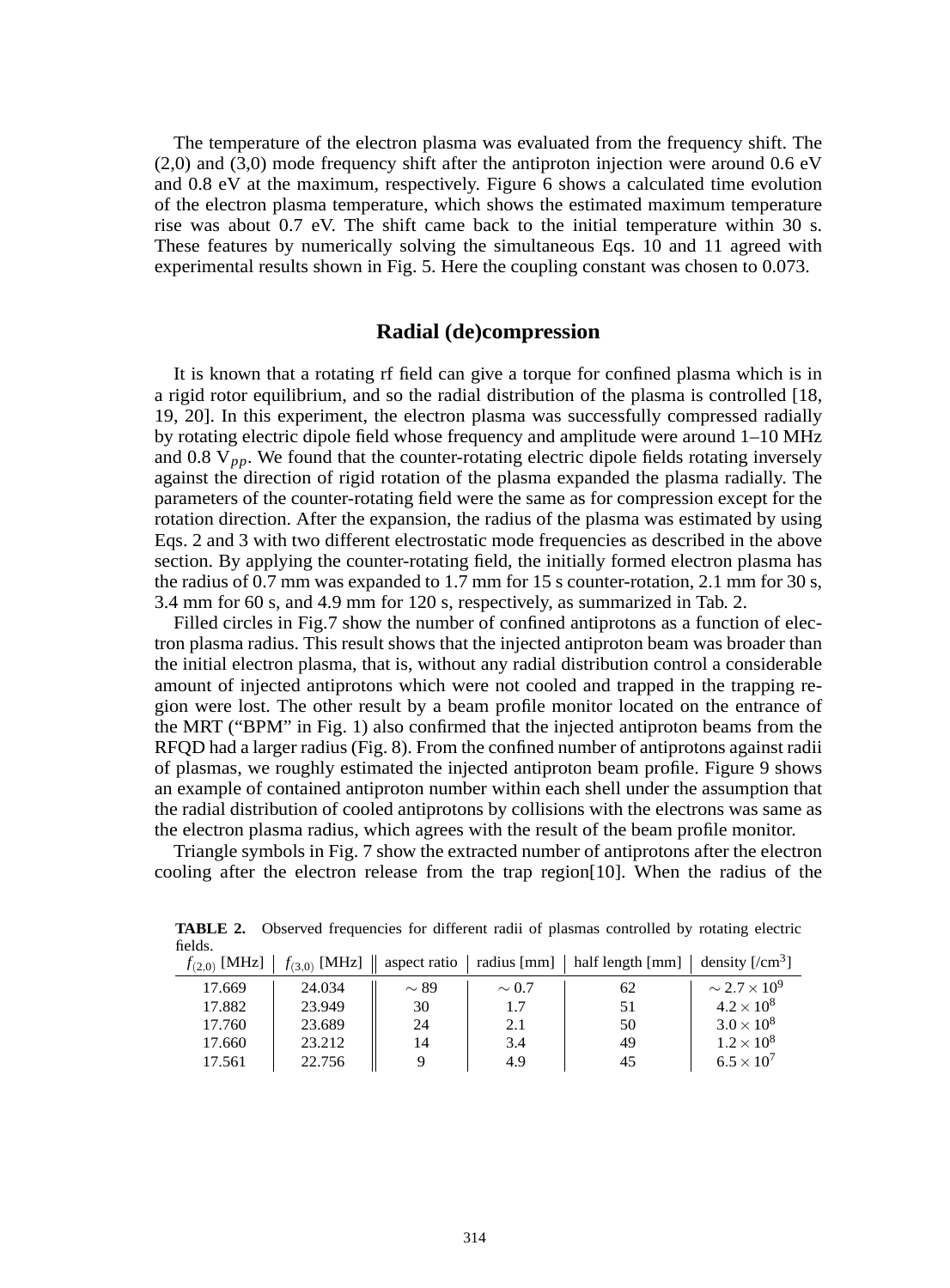

**FIGURE 7.** Confined antiproton number against the radii of the electron plasmas shown as filled circles. Also extracted number of antiprotons is shown as filled triangles.



**FIGURE 8.** An example of the incident antiproton beam profile at the entrance of the MRT.

electron plasma was 1 mm, most of confined antiprotons were extracted as we expected from our beam line design, that is, antiprotons within 1 mm from the axis of the beam line were completely extracted [8]. But for larger radii of plasmas, the extraction numbers of antiprotons were decreased. For example, from the result shown in Fig. 7, smallest size electron plasma whose radius was about 0.7 mm confined and cooled only 2.7  $\times$  10<sup>5</sup> antiprotons, but most of the cooled antiprotons, that is, 2.3  $\times$  10<sup>5</sup>, were extracted out of the field free region. On the other hand, about 10 mm diameter electron plasma cooled more than  $8.0 \times 10^5$  antiprotons, but only less than  $5 \times 10^4$  antiprotons were extracted.

To increase the extraction number of the antiproton, the radial compression technique of antiproton cloud was developed. Before the antiproton cloud compression, electrons were removed from the trapping region by opening and closing the trapping potential well for 550ns three times. Then the antiproton cloud was successfully compressed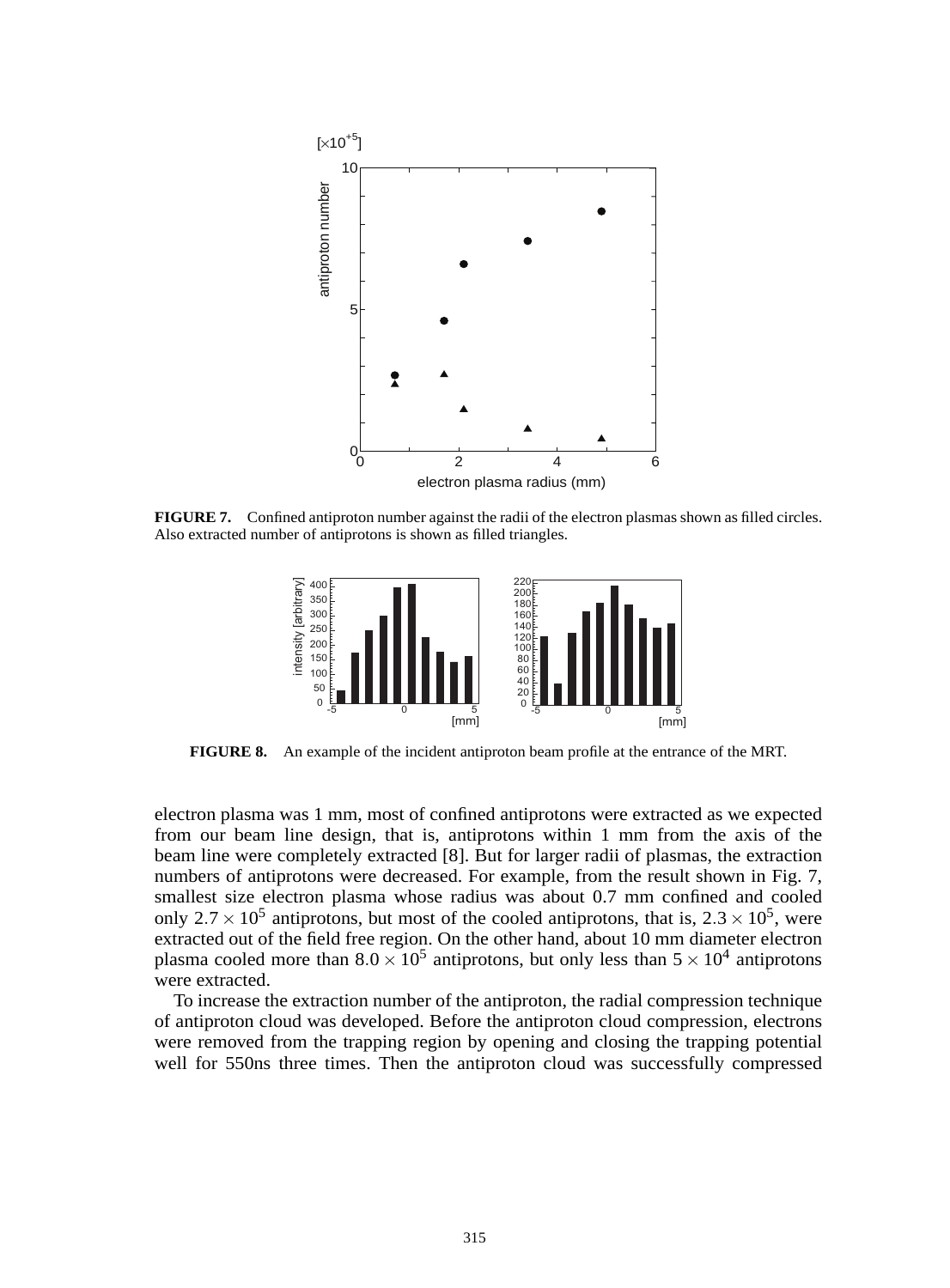

**FIGURE 9.** An example of the profile of an injected antiproton beam.

radially and extracted out of the field free region.

## **SUMMARY**

The antiprotons passing through the isolation foils were cooled and confined in the harmonic potential provided by the MRT. The cooling process was nondestructively observed by monitoring electrostatic mode frequencies of the electron plasma. This feature was understood by the model considering the beam cooling by the electron plasma and the synchrotron radiation cooling of the electrons in the 2.5 T magnetic field.

The radial distribution of the electron plasma was controlled by utilizing the rotating electric field technique. The injected antiproton beams with large radius were cooled by the expanded electron plasma decompressed by the counter-rotating field against the rigid rotation direction of the electron plasma.

#### **ACKNOWLEDGMENTS**

This work was supported by the Grant-in-Aid for Creative Scientific Research (10P0101) of the Japanese Ministry of Education, Culture, Sports, Science and Technology (MonbuKagaku-shō), Special Research Projects for Basic Science of RIKEN, and the Hungarian National Science Foundation (OTKA T033079).